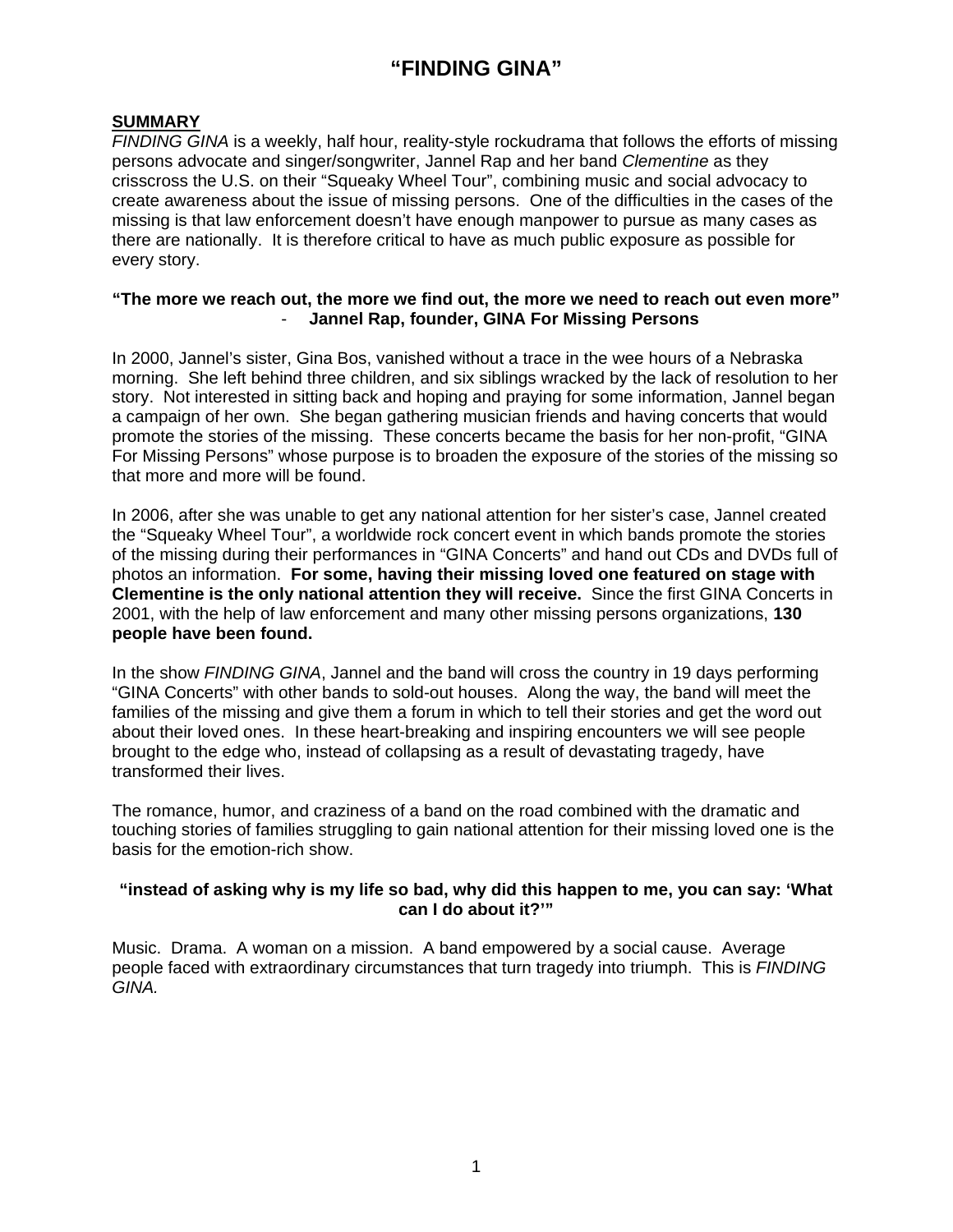# **"FINDING GINA"**

#### **PREMISE**

A woman and her band crisscross the U.S. on a mission to raise awareness of missing persons, and bring exposure to as many cases as possible by playing rock concerts.

## **CAST**

**Jannel Rap**, singer/songwriter, singer for Clementine, and found of the non-profit, "GINA For Missing Persons"

**Jeffrey Wayne**, drums/vocals, Clementine

**Robert Parlee**, guitar/vocals, Clementine

**Dana Woods**, bass/vocals, Clementine

### **ROTATING CAST**

As the band *Clementine* will be in a different town every day of the tour/every episode of the show, each episode will feature a new set of characters each time. These characters will always include families of the missing and people who attend each concert, local law enforcement, local missing persons advocate organization members, and radio/TV show hosts.

### **TONE**

*Dog the Bounty Hunter* meets *Without A Trace*. The shooting, editing and story-telling of the show will closely match that of *Dog the Bounty Hunte*r. The subject matter is exactly that of *Without A Trace*" but is presented with the added intimacy and raw emotion of real-world stories.

### **SHOW STRUCTURE**

22 episodes will be made from the 19-day "Squeaky Wheel Tour". Shooting days: 21 (19 days on tour), one day before the tour, one day after the tour.

**Segment (a)** Each episode will begin with Jannel and her *Clementine* band mates waking up either on the tour bus or in their hotels, in a new town. *As the tour wears on the level of exhaustion and annoyance in the morning will grow.* 

**Segment (b)** In each town Jannel will first connect with the local missing persons non-profit organization and then with law enforcement. Inside each organization we will meet every day heroes working passionately to find the missing. At the non-profits we will meet family members and friends of the missing who regularly donate their time to the cause. At the local precincts, we will be introduced to the detectives who have been working the missing persons beat for years. These are the real people behind the characters on *Without A Trace*.

This segment will be intercut as law enforcement and missing persons advocates tell some of the stories of people missing from their area.

**Segment (c)** After coordinating with the local non-profits and law enforcement, Jannel will meet with families whose loved one's stories will be features in that episode and in that evening's GINA Concert. We will get to know the family and the story behind the disappearance of their loved one. This segment will include photos and home movies the family has of the missing persons.